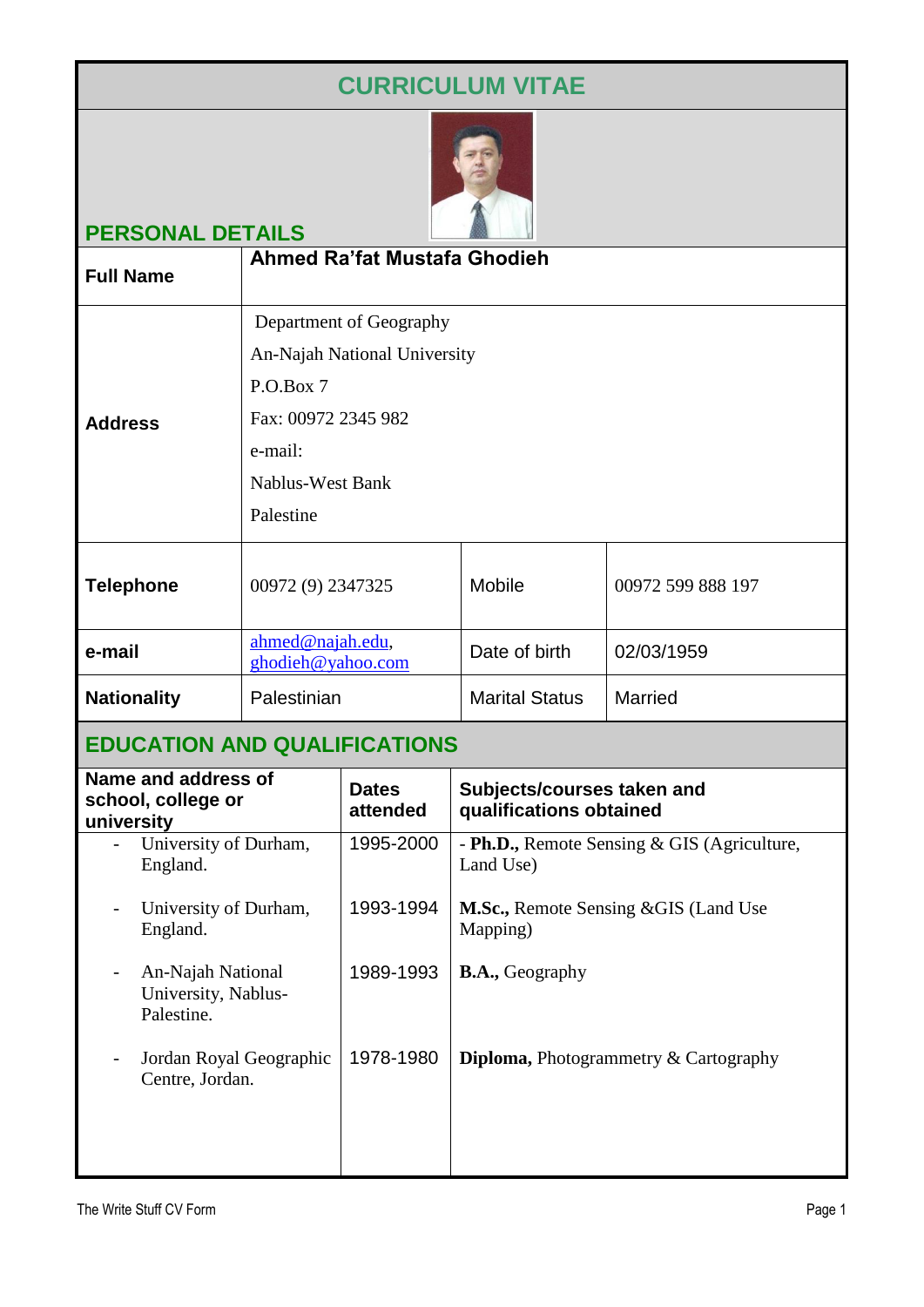## **EMPLOYMENT HISTORY**

| Name of employer and            | <b>Dates</b> | Position held (job title) and                        |  |  |
|---------------------------------|--------------|------------------------------------------------------|--|--|
| address or location             | employed     | List of duties or responsibilities                   |  |  |
| Jordan Royal Geographic         | 1980-1982    | Photogrammetrist & Director of                       |  |  |
| Centre (JRGC)                   |              | <b>Photogrammetric Section</b>                       |  |  |
| An-Najah National<br>University | 1982-1992    | <b>Technician of Cartography</b>                     |  |  |
| An-Najah National<br>University | 1995-2000    | Lecturer of Geography                                |  |  |
| An-Najah National<br>University | 2001-2012    | Assistant Professor, Head Of Geography<br>Department |  |  |
| An-Najah National<br>University | 2012-Now     | <b>Assistant Professor</b>                           |  |  |
| An-Najah National<br>University | 2013-Now     | Assistant Professor, Head Of Geography<br>Department |  |  |
|                                 |              |                                                      |  |  |

#### **ATTENDED TRAINING COURSES**

- AFQM course at An-Najah National University, 2011
- E-Learning course with the cooperation of Stockholm University, 2011
- Blended Learning course at An-Najah National University, 2012

#### **COMPUTER SKILLS & Professional Packages**

- ICDL (Word, Excel, Access, PowerPoint)
- Internet & Email
- Statistical Package for Social Sciences (SPSS)
- Geographical Information Systems (GIS) Packages: Arcview & ArcGIS
- Remote Sensing Packages: PCI, ENVI 4, TERRAMAR, ER-MAPPER, ERDAS
- E-Learning Software: Moodle & OCC.

### **LANGUAGES**

|        | Reading   | Writing   | Speaking  |
|--------|-----------|-----------|-----------|
| Arabic | Excellent | Excellent | Excellent |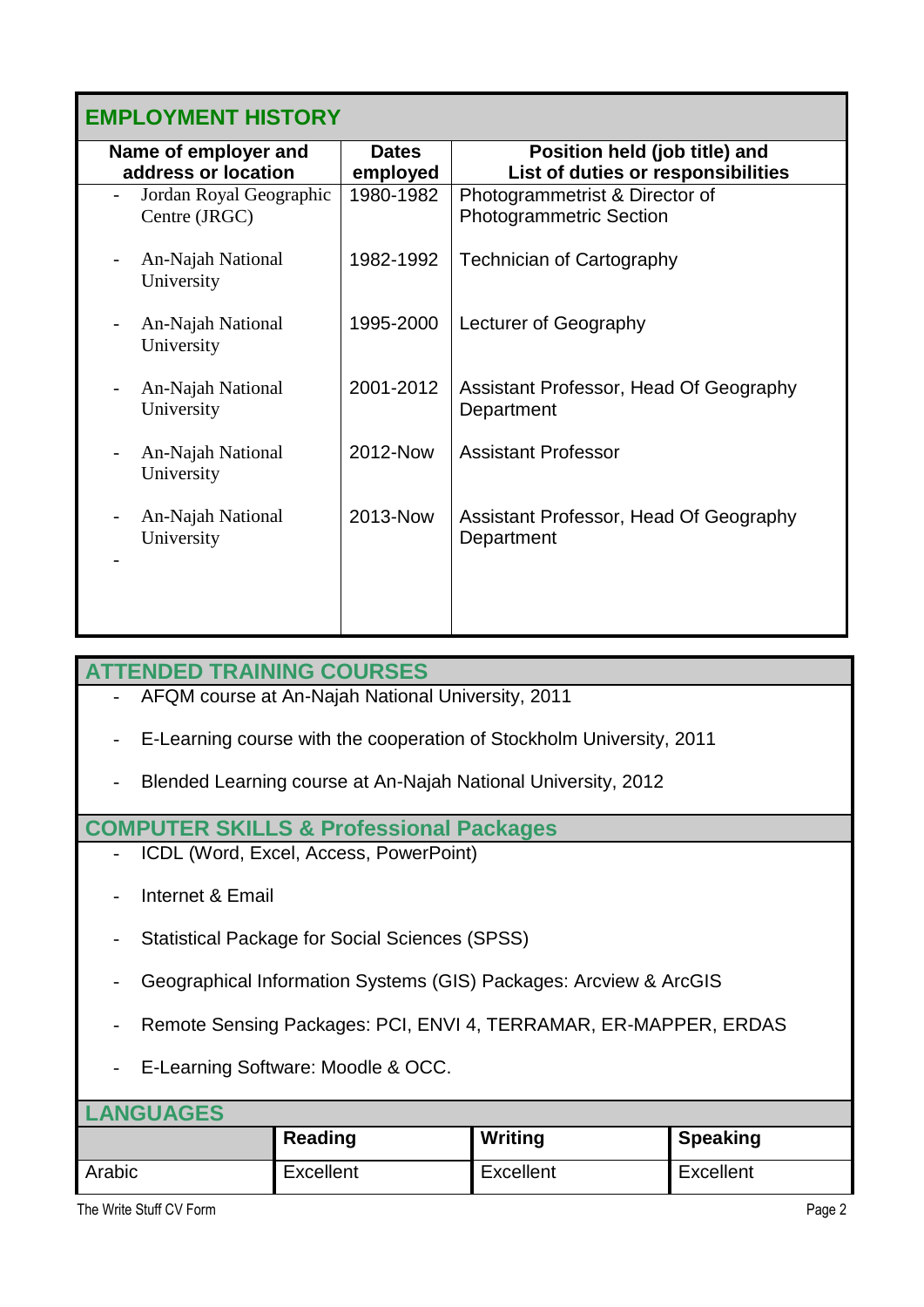| English                                                                                                                     | Excellent                                                                                                                       | Excellent                                                                          | Excellent    |  |
|-----------------------------------------------------------------------------------------------------------------------------|---------------------------------------------------------------------------------------------------------------------------------|------------------------------------------------------------------------------------|--------------|--|
| <b>Hebrew</b>                                                                                                               | Good                                                                                                                            | Good                                                                               | Satisfactory |  |
| <b>HONORS AND AWARDS</b>                                                                                                    |                                                                                                                                 |                                                                                    |              |  |
|                                                                                                                             |                                                                                                                                 | Visiting Professor, Global Education Centre and Earth Sciences Department,         |              |  |
|                                                                                                                             | Montclair State University, New Jersey, USA., March 2006.                                                                       |                                                                                    |              |  |
|                                                                                                                             | Palestinian American Research Centre (PARC), 2003-2004 (\$5000).                                                                |                                                                                    |              |  |
| An-Najah National University, Department of Geography, B.A. (first class), 1993.                                            |                                                                                                                                 |                                                                                    |              |  |
| The Royal Jordan Geographic Centre, Amman, Jordan, Diploma (first class), 1980.                                             |                                                                                                                                 |                                                                                    |              |  |
|                                                                                                                             | The Geographic Association (GA), Annual Conference, 4-6 April 2013, Derby, UK.                                                  |                                                                                    |              |  |
|                                                                                                                             |                                                                                                                                 | <b>MEMBERSHIP OF ACADEMIC AND PROFESSIONAL ASSOCIATIONS</b>                        |              |  |
|                                                                                                                             |                                                                                                                                 | President of The Palestinian Geographical Society, West Bank and Gaza Strip, Feb., |              |  |
| 2012- Present.                                                                                                              |                                                                                                                                 |                                                                                    |              |  |
|                                                                                                                             | Representative of An-Najah National University in the Palestinian National<br>Committee to Face Desertification, 2012- Present. |                                                                                    |              |  |
| Representative of An-Najah National University in the Palestinian National<br>Committee of Geographic Names, 2011- Present. |                                                                                                                                 |                                                                                    |              |  |
| Member of the Scientific Committee of the Palestinian Urban Forum, 2011- Present.                                           |                                                                                                                                 |                                                                                    |              |  |
| Member of The Palestinian Geographical Society, 2005- Present.                                                              |                                                                                                                                 |                                                                                    |              |  |
| Member of the Palestinian Astronomical Society, 1997- Present.                                                              |                                                                                                                                 |                                                                                    |              |  |
|                                                                                                                             | (AUASS), Amman, Jordan, 1998-2000.                                                                                              | Representative of Palestine in the Arab Union for Astronomy and Space Sciences     |              |  |
| <b>Membership of Committees and Councils at the University Level</b>                                                        |                                                                                                                                 |                                                                                    |              |  |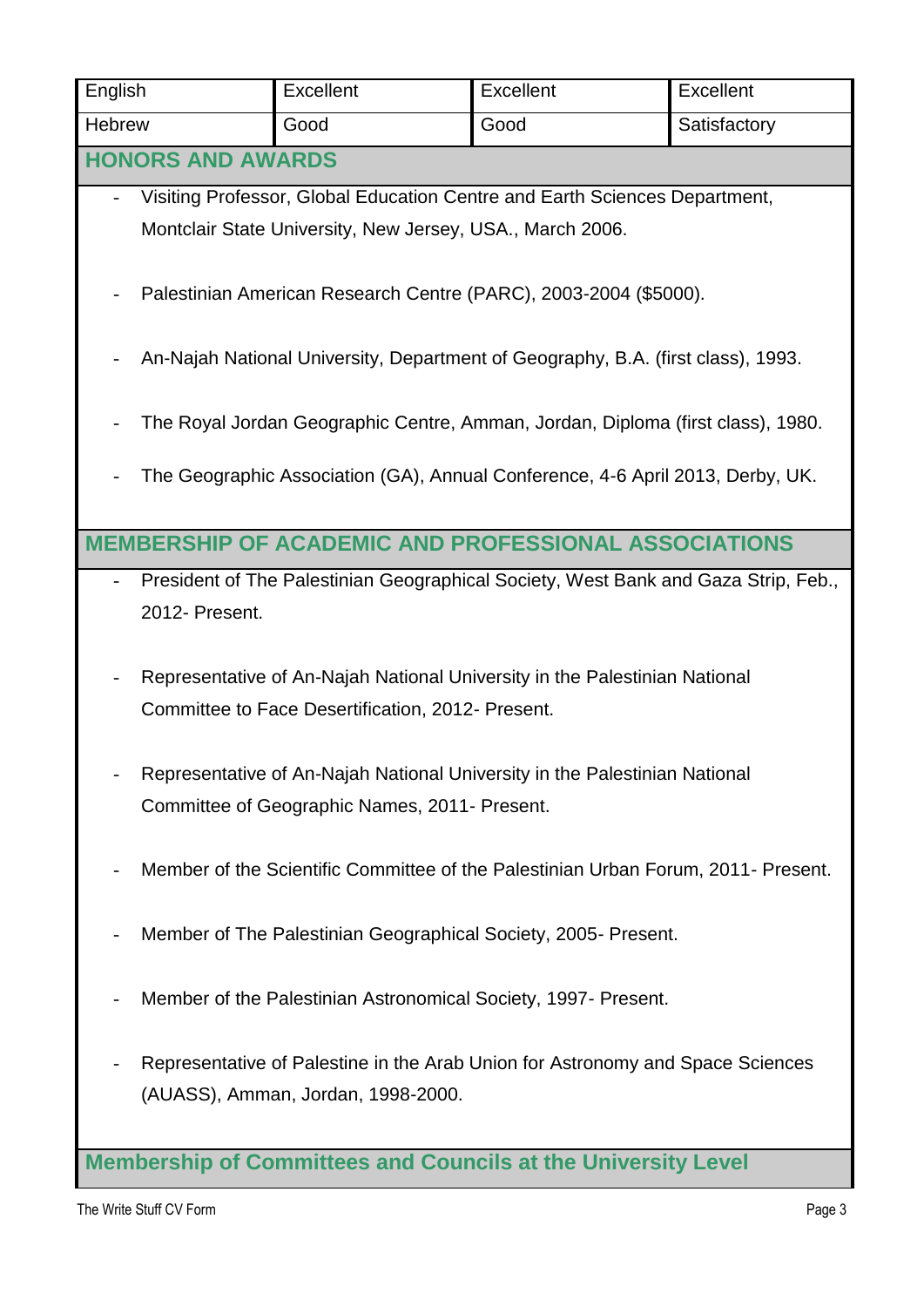- Member of the University Council, 2001-2012.
- Member of the Faculty of Arts Council, 2001-2012.
- Member of the Department of Geography Council, 1995- Present.
- Member of the Faculty of Graduate Studies Council, 2001-2012.
- Coordinator of the Master Program in Geography, 2001- Present.
- Member of the Evaluation Team of Master Thesis in Geography, 2012.
- Head of the Development Committee in the Faculty of Arts, 2006-2008.
- Head of the Students Advice Committee in the Faculty of Arts, 2001-2012.
- Head of the Students Specialization Committee in the Faculty of Arts, 2001- 2011.
- Member of the Students Specialization Committee in the Faculty of Arts, 2011-2012.
- Head of the Quality Assurance Committee in the Faculty of Arts, 2006-2010.

Member of the Scientific Activities Committee in the Department of Geography, 2012- Present.

Member of the KPI's Committee at the University level.

### **CONFERENCES & WORKSHOPS**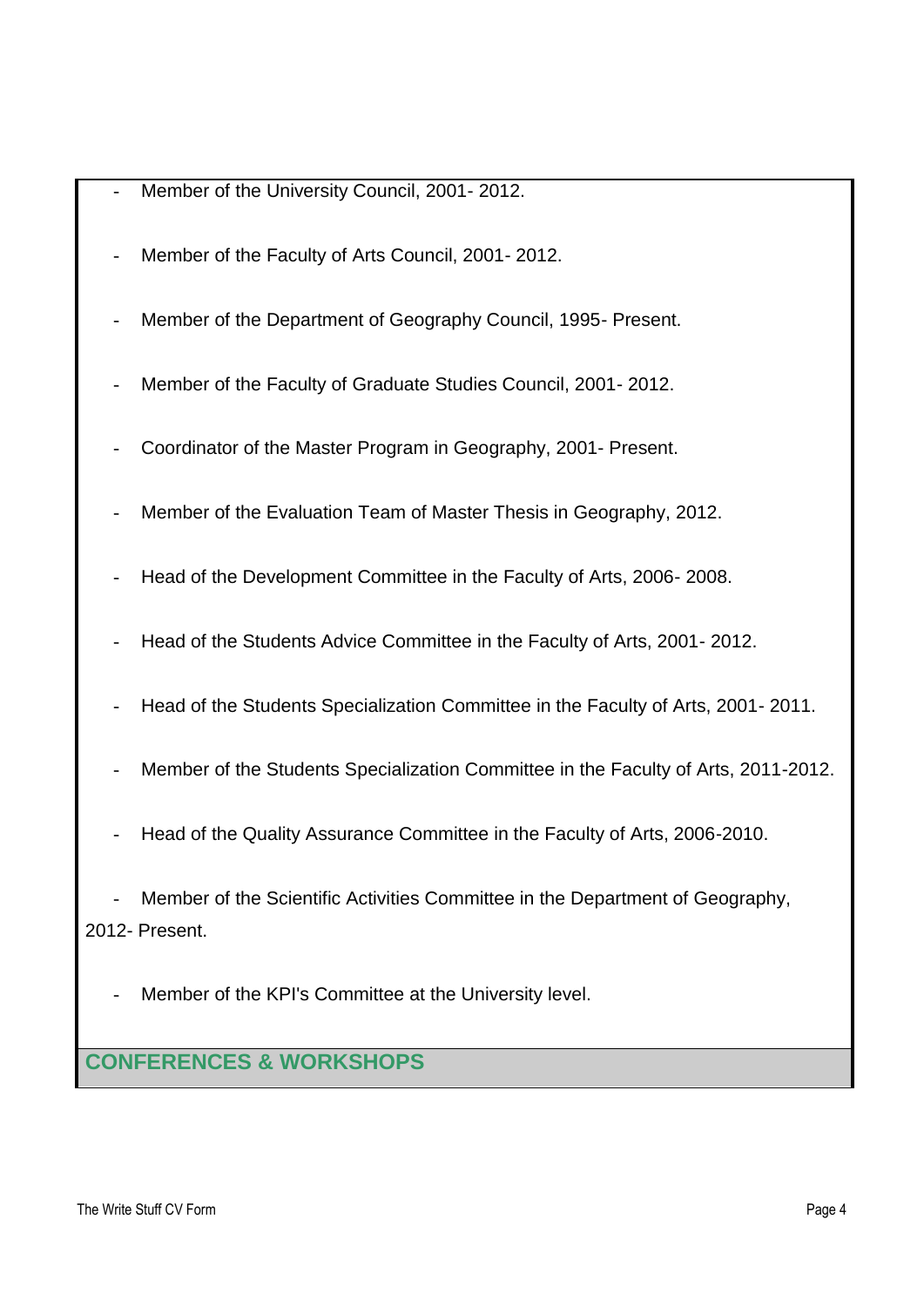- **National Spatial Plan workshop, Ministry of Planning**, 15 th July 2013, Ramallah, Palestine. (I gave an evaluation of the National Spatial Plan).
- **Annual Conference of the Geographical Association (GA)**, 4-6 April 2013, Derby, UK. (I gave a lecture: What Future for Palestine?).
- **Sharing Models of Innovative Teaching in Higher Education**, June, 1 to 2, 2012, Ramallah, Palestine.
- **The First Palestinian Urban Forum**, March 27-29, 2012, Member of the Scientific Committee and Chair of one Session.
- **The Euro-Mediterranean Conference**, July, 12, 2011, Presented a paper on the Euro- Arab Relations.
- **Development Challenges of the Local Government in Palestine**, Presented a paper on the Effect of Israeli Measures in the West Bank on Development Programs, July, 7, 2011.
- **International Graduate Conference on Science, Humanities, and Engineering 2011 (IGCSHE 2011),** MY, 4-5, 2011 (Chair of one Session and a Member of the Scientific Committee.
- President of **the Third Palestinian Geographic Conference (GeoPalestine 2010),** July 12-16, 2010, presented a paper on the Effects of Topographic Characteristics of Nablus Governorate on the Distribution of Flora.
- **Israeli Industries on Borders of 1967 and Israeli Colonies,** Presented a paper on the Geopolitical and Environmental impacts of the Suggested Israeli Palestinian Industrial Zones in the West Bank., Al-Quds Open University, Tulkarem, 2010.
- **The Release of an Electronic Atlas of the Palestinian Territories** (workshop), Palestine Central Bureau of Statistics (PCBS), Ramallah, Palestine, 19-02-2007.
- **The Seventh Jerusalem Day Conference**, Suggestions for Political Solution of Jerusalem Status, 12-12-2006, member of the steering committee Nablus, Palestine.
- **Population of the West Bank and Gaza Strip** (workshop, videoconference with Gaza), Ministry of Planning, Ramallah, Palestine31-05-2006.
- **Population of the West Bank and Gaza Strip** (workshop), Ministry of Planning, Ramallah, Palestine25-04-2006.
- **Population of the West Bank and Gaza Strip** (workshop), Ministry of Planning, Ramallah, Palestine, 04-01-2006.
- **The sixth Jerusalem Day Conference,** Israeli Settlements in Jerusalem, 12-12- 2005, member of the steering committee, Nablus Palestine.
- **Middle East Studies Center Conference**, The Future of the Arab-Israeli Conflict

**The Write Stuff CV Form**  $\blacksquare$ 

-

until the Year 2015, Amman-Jordan, 27-29-November, 2005, presenting a paper in Political Geography of Palestine.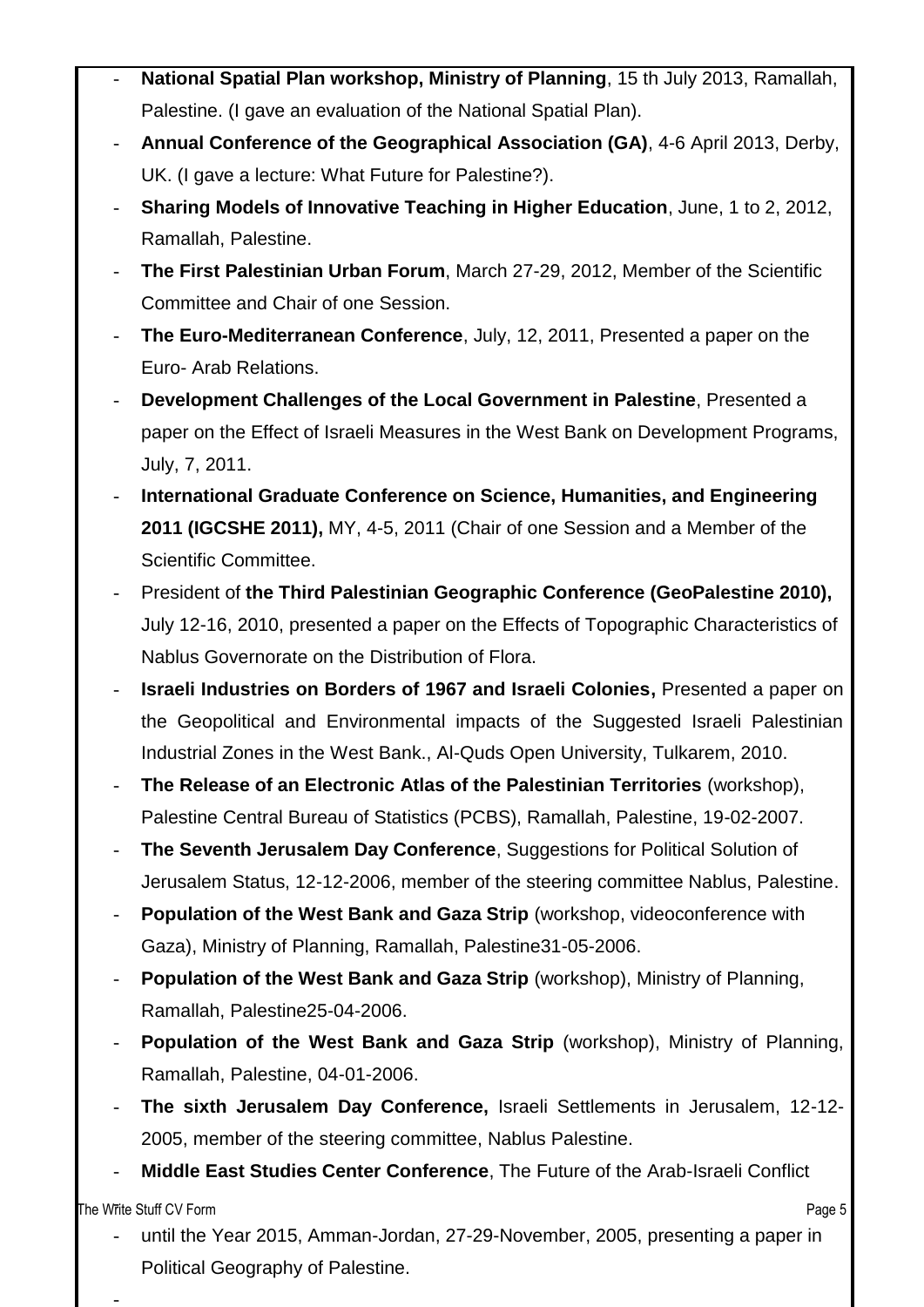| The Third Arab Astronomical Conference, Amman-Jordan, 29-30, Aug., 1998.                                                                      |
|-----------------------------------------------------------------------------------------------------------------------------------------------|
| Data Analysis Techniques (Workshop), Sao Jouse- Brazil, 10-14, Nov., 1997,<br>Presented a Paper on Data Type Detection from Previous Imagery. |
| The Second Arab Astronomical Conference, Amman-Jordan, 8-10, Sep1997.                                                                         |
| <b>Remote Sensing Society conference, University of Durham-England, 11-14,</b><br>Sept., 1996.                                                |
| <b>Environmental Management and Technology, An-Najah National University,</b><br>$26-$<br>28, Sept., 1995.                                    |
| The First Geographical Conference, An-Najah National University-Nablus, Dec.<br>1994.                                                         |

- **Environmental Mapping by GIS**, University of York-England, 19-25, July, 1995
- **The UN Laws and Remote Sensing**, University of Edinbergh, Scotland, Dec. 16, 1994.

**SELECTED MASTER THESIS SUPERVISION AT AN-NAJAH UNIVERSITY, NABLUS, PALESTINE**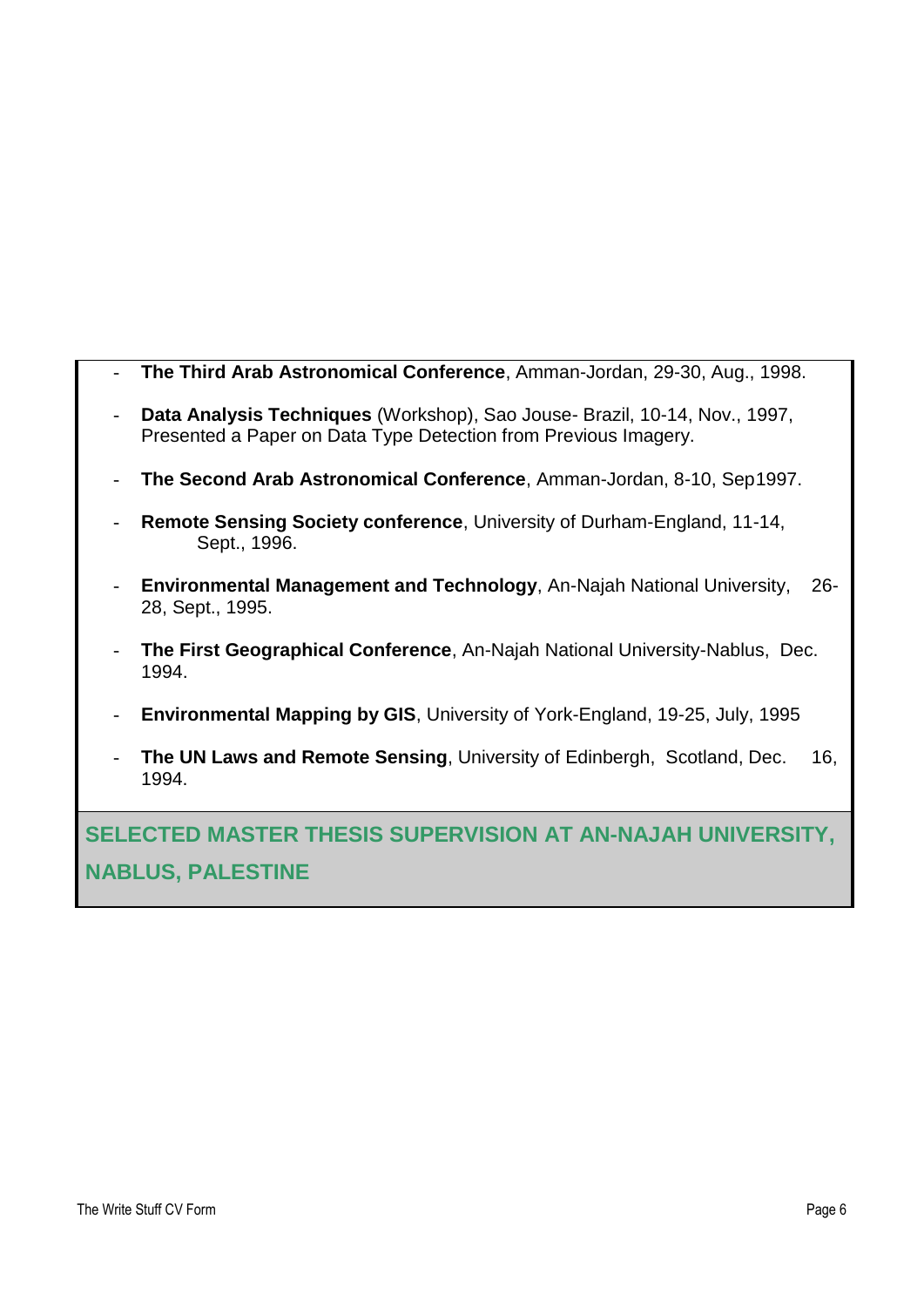- Ibrahim Ryad Zqlam, **The Evaluation of the Geographical Distribution of the Garbage Containers in Nablus City and Planning for It Using Geographical Information Systems (GIS),** 2013
- Aziz Jaber Sadiq, **Study and Evaluation of Environmental Impact Quarries in Jamma'in-southern Nablus**, 2013
- Asma' Ismail Ghnaimat, **Spatial Analysis of Administrative Divisions of the West Bank Lands since the Ottoman Rule Until the Year 2009**, 2012
- Nihaya Rafeeq Yousef Abdel Fattah**, Impact of Wastewater From Arael and Burkan Colonies in Salfite Governorts/ Geogrspic Study**, 2012.
- Ferial Wasef Mohammad Haj Mohammad, **An Evaluation and Planning of Educational Services in Tubas City Using Geographic Information Systems**, 2011.
- Safa Abdel Jaleel Kamel Hamada, **Topographic Characteristics and Their Impact on Floral Cover in the Nablus Governorate Using Geographic Information System (GIS) and Remote Sensing**, 2011.
- Arwa Hamdi Mahmmoud Jabali, **Economic and Social Conditions of Palestinian Refugee Camps Residents: Proposed Solutions (Balata Camp Model)**, **2010**.
- Manar Sholi, **Study of Land Cover Types in Nablus District by Satellite Remote Sensing, 2008**.
- Hisham Theeb, **An Evaluation of Environmental Impacts of Charcoal Industry in Ya'bad Area**, *2007*.
- Kifah Abdullah, **Distribution and Planning of Public Services of the Town of Tammoun Using GIS, 2007.**
- Taher Yousef, *Spatial* **Analysis of Educational Services in Nablus Using GIS, 2007.**
- Kameel Al-Qutub, **Setting Up of Naming Streets and Numbering Buildings System in the Palestinian Settlements, 2005.**
- Waleed Saqer, **Environmental Status of Jenin District, 2005.**
- Samer Ali Ahmad, **Spatial Planning of Health Services in East Jerusalem Suburbs Using GIS, 2004**.
- Nidal Anaya, **Distribution and Planning of Public Services in Qalqilia City Using the Applications of Geographic Information Systems (GIS), 2004**.
- Raed Halabi. **Land Use in Nablus Between the Years 1944-2000 Using GIS, 2003.**

## **SELECTED MASTER THESIS EXAMINATION**

-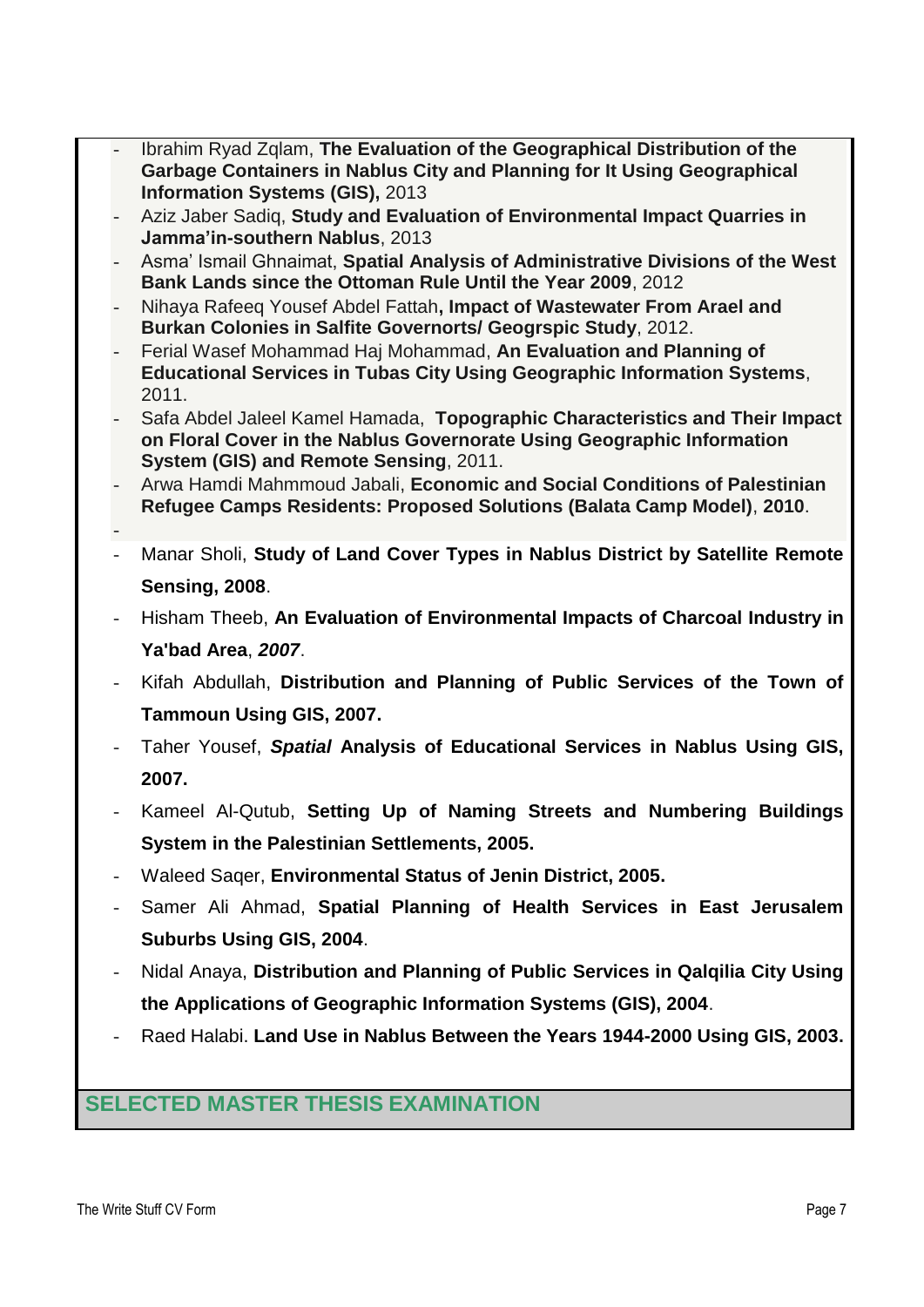- Ghada Abdel Raheem Mustafa Dar Saleh, **The Level of Reproductive Health Dissemination Among Female Secondary Students in Salfit Governorate, 2012.**
- Raja' Rateb Ma'rouf Shahwan, **The Attitudes of the Population of Qalqilya Governorate Toward Issues of Female Early Marriage, 2012.**
- Mansor azzat mansor Abu reada, **The Impact of the City of Ramallah on the Characteristics of Population and Construction in theTown of Beitunia, 2011.**
- Mahmoud Abdel Latif Mahmoud Dawabsheh, **Grazing in Open Pastures (Sheep and Goats) in the Governorate of Jericho, 2011.**
- Najeh F. S. Khader, **Soil Erosion in the Upper Basin of Wadi Al-Zoumar, 2011.**
- Mohammad mahmoud Al- jamal, **Pastures And Livestock in Some Villages of North Nablus Governate, 2009.**
- Ammar Adel Abed alrahman Emran, **Urpan Expansion Of Nablus City And Factors Affecting It, 2009.**
- Khaleel Halahla, **Geography of Industry in Hebron City, 2008.**
- Mahdi Aghbar, **Analysis and Evaluation of Food Industry in Nablus City, 2007**
- Mohammad Al-Khateeb, **Tourism and Recreation Activities in the District of Ramallah & Al-Bireh**, **2007**, Birzeit University, Birzeit, Palestine.
- Riyad Alawneh, **Land Use Growth Direction and Internal Structure in Some Villages in Nablus District: A Study in Rural Geography, 2004**.
- Mohammed Yaqoop, **Socio-Economic Factors Influencing Women's Fertility in Ramallah, 2004**.
- Ghassan Omar, **Tourism in Nablus District, 2003**
- Rana Sabra, **Diseases and Health Services in Nablus District: A Study in Medical Geography**, **2003.**
- Galeb Khateeb, **Patterns of Agricultural Land Use in Jenin District (1981-2003), 2003.**
- Yasser Kassab, **Internal Impetration to Ramallah and Al Bireh Cities, 2002**.
- Ahmad Khanfar, **Production of Olives in Jenin District- A Study in Economic Geography-, 2002.**

## **TEACHING EXPERIENCE**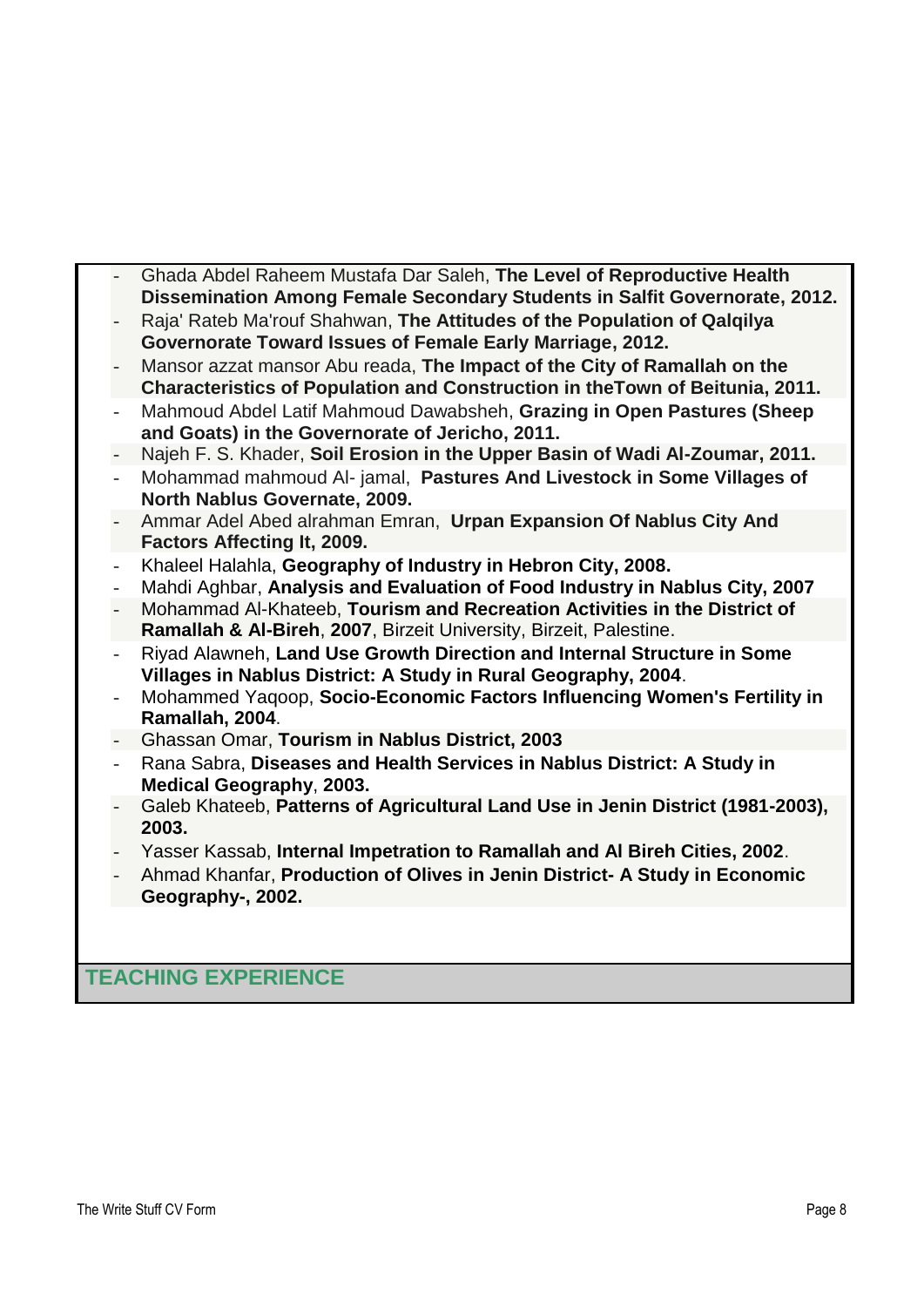#### - **Teaching Responsibilities at An-Najah National University:**

- Remote Sensing
- Cartography
- Aerial Photography
- Physical Geography
- Geography of Palestine
- Discover Palestine (for honor students at An-Najah University and Montclair State University, USA)
- Geographical Information Systems (GIS)
- Geography of Water Resources
- The Use of Computer in Geography
- Applied Geography
- GIS Mapping (Postgraduate students)
- Remote Sensing Applications in Geography (Postgraduate students)
- Studies in Geography of Palestine (Postgraduate students)
- Resources Conservation and Management (Postgraduate students)

#### **Teaching at Al-Quds Open University:**

- Urban Geography
- Geography of Palestine
- Political Geography
- Economic Geography
- Geography of the Arab World
- Population Geography
- **Geology**

**PUBLICATIONS**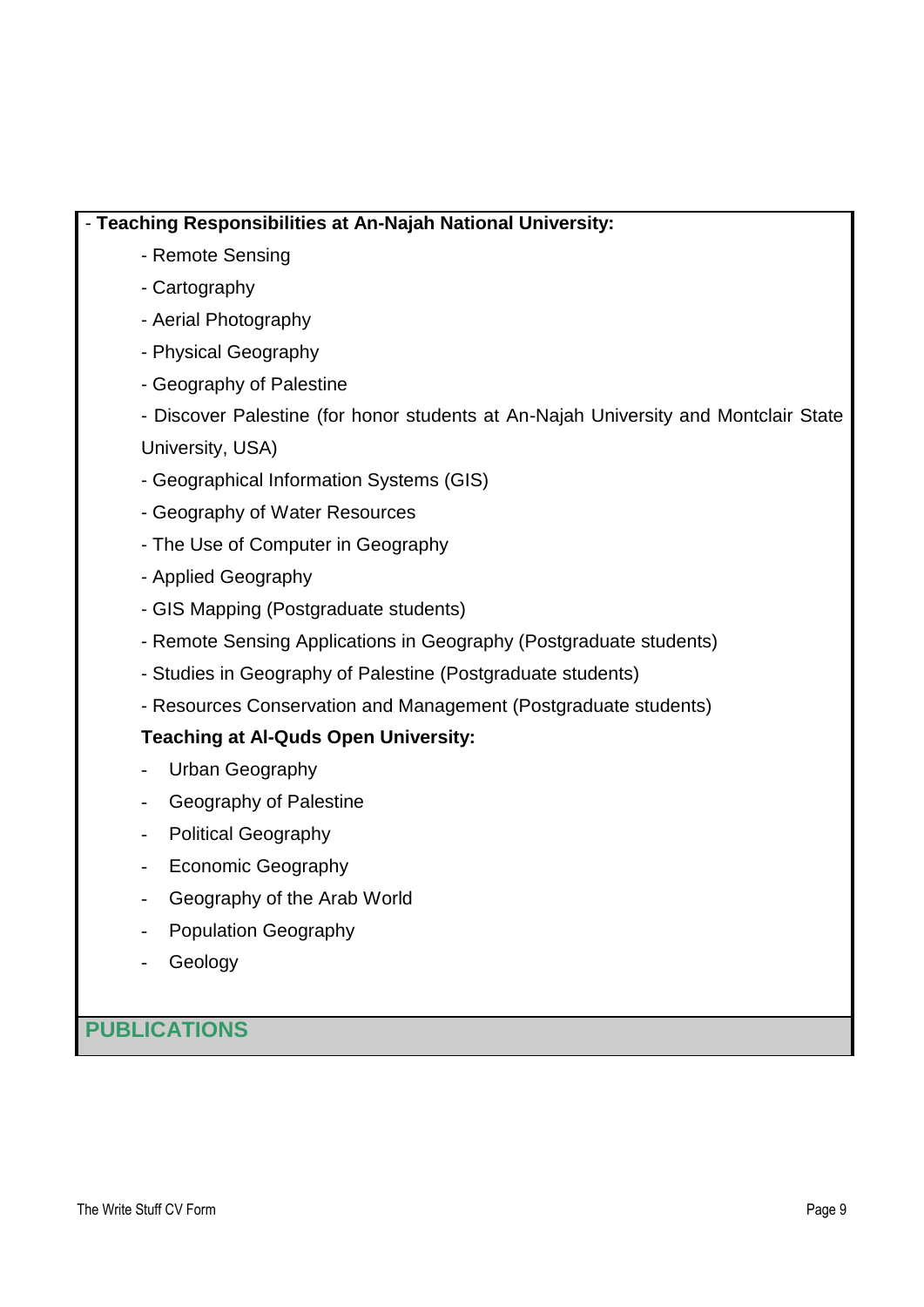- **Charcoal Industry in Ya'bad Area (a Study in Economic Geography),** Al-Azhar University Research Journal, Gaza, Palestine, 2010.
- **Crop Area Estimation of the Northern Part of the West Bank Using Satellite Remote Sensing**, Al Bahrain University Research Journal, Bahrain, 2008 (Accepted).
- **Encyclopedia of Al-Quds**, (the Geographic Section), Ministry of Media, Palestine, 2010.
- **History of Al-Quds (chapter 1- Geography of Al-Quds***),* Al-Quds Open University, 2008
- **Introduction to Physical Geography (chapter 8- Maps***)*, Al-Quds Open University, 2005.
- Ahmed Ghodieh, Raed Halabi, **Land use in Nablus between 1944-2000 using GIS**, An-Najah University Journal for Research-B (Humanities), Volume 20 Number (1), June 2006, Nablus, Palestine.
- Ahmed Ghodieh, **Israeli Measurements to Judise Jerusalem and Decide its Political Destiny, Baheth Studies, 2005**, Beiruit, Lebanon.
- Hussein Ahmed, Ahmed Ghodieh, *Population* **Distribution Northern the West Bank**, An-Najah National University Journal for Research-B, volume 16(1), p. 307-334, june 2002

## **OTHER SCIENTIFIC ACTIVITIES**